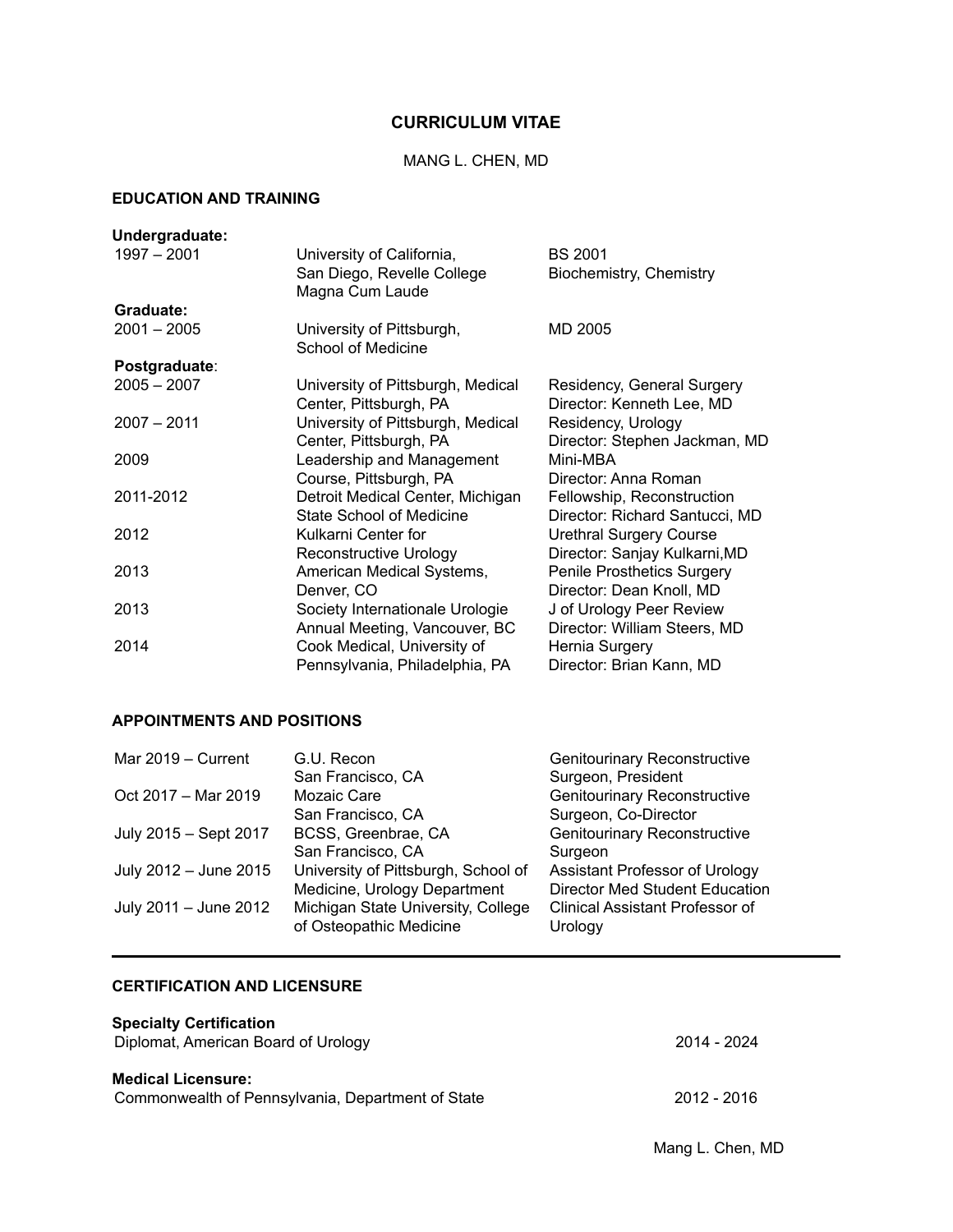#### **MEMBERSHIPS IN PROFESSIONAL AND SCIENTIFIC SOCIETIES**

Western Section American Urological Association WSAUA World Professional Association for Transgender Health Society of Genitourinary Reconstructive Surgeons American Urological Association AUA Phi Beta Kappa National Honor Society 2016 – Present 2015 – 2021 2012 – Present 2007 – Present 2000 – Present

#### **HONORS AND AWARDS**

- 1. 1st Place History Essay Contest, Western Section AUA. Oct 2020. The History of Microsurgery in Urological Practice.
- 2. 2<sup>nd</sup> place poster, Reconstruction Poster session. Western Section AUA. Nov 2019. Strategies to Reduce Pars Fixa and Pars Pendulans urethral anastomotic complications during Radial Forearm Free Flap Phalloplasty with full length urethroplasty.
- 3. Visiting Professor. Completed first phalloplasty in Taiwan with Dr. Bauback Safa. Chang Gung University, Taiwan. July 30, 2019.
- 4. Best Reviewer 2015 Journal of Urology, Reconstruction. 2016.
- 5. Coulter Grant, \$100,000 via University of Pittsburgh Office of Technology Management. FootStim. 2013.
- 6. Three Rivers Venture Fair Grant, \$2500. *Foot Stimulation for OAB. 2013.*
- 7. First Prize, Northeast Section AUA Essay Competition. *Prolonged Post-Stimulation Inhibition of Bladder Activity Induced by Tibial Nerve Stimulation in Cats. 2010.*
- 8. AUA Best Poster. *The Role of Opiate Receptors on the Inhibitory Pudendal-to-Bladder Reflex in Cats. 2010.*
- 9. Honorable Mention, Jack Lapides Essay Contest. *Influence of Naloxone on the Inhibitory Pudendal-to-Bladder Reflex in Cats. 2010.*
- 10. Second Prize, Northeast Section AUA Essay Competition. *The Role of Opiate Receptors in the Inhibitory Pudendal-to-Bladder Reflex*. 2009.
- 11. First Prize, Clinical Resident Essay Competition Adult Urology Visiting Professorship, University of Pittsburgh. *MRI for Evaluation of Penile Fractures*. 2008.
- 12. Dr. Richard J. Behan Prize in Surgery. 2005.
- 13. Phi Beta Kappa, National Honor Society Induction. 2000.
- 14. Teaching Assistant Award, Organic Chemistry. 1998.
- 15. Dean's List Scholar, UC San Diego. 1997 2001.

#### **PUBLICATIONS**

#### **Refereed Articles**

- 1. Lin W, Safa B, **Chen ML**, Cheng MH. Immediate Lymphovenous Bypass Treated Donor Site Lymphedema during Phalloplasty for Gender Dysphoria. Plast Reconstr Surg Glob Open. Sept 2021.
- 2. Miller TJ, Lin WC, Safa B, Watt AJ, **Chen ML**. Transgender scrotoplasty and perineal reconstruction with labia majora flaps: technique and outcomes from 147 consecutive cases. Ann Plast Surg. Sep 2021.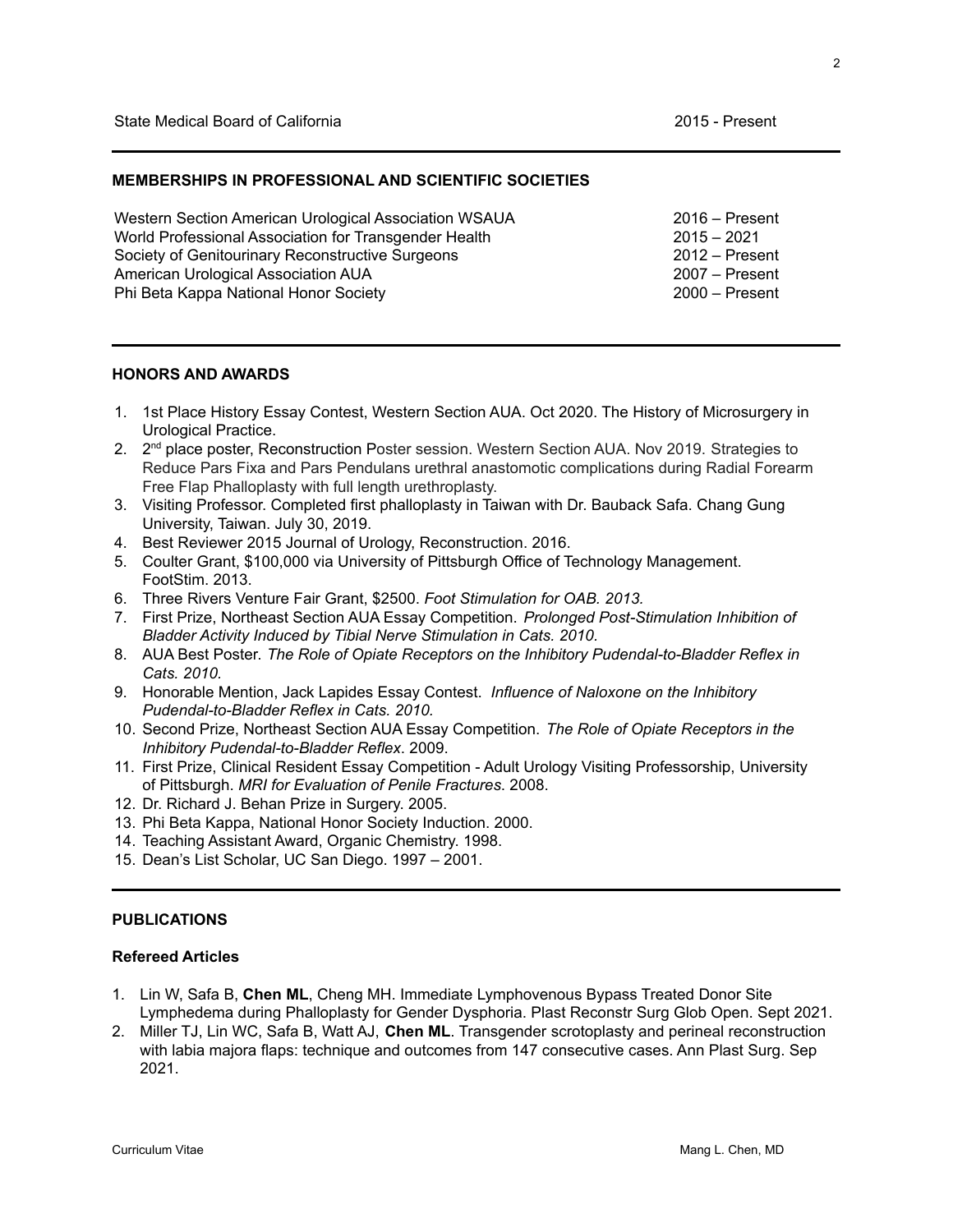- 3. Berli JU, Monstrey S, Safa B, **Chen ML**. Neourethra Creation in Gender Phalloplasty: Differences in techniques and staging. Plast Reconstr Surg. May 2021.
- 4. **Chen ML**, Buncke GM, Turek PJ. Narrative review of the history of microsurgery in urological practice. Transl Androl Urol. April 2021.
- 5. **Chen ML**, Patel DP, Moses RA, Goodwin IA, Safa B, Watt AJ, Hotaling JM. Infrapubic insertion of penile implants in transmen after phalloplasty. Urology. Jan 2021.
- 6. Miller TJ, Safa B, Lin W, Watt AJ, **Chen ML**, Lin WC. An abnormal clinical Allen's test is not a contraindication for free radial forearm flap. Clin Case rep. July 2020.
- 7. Ascha M, Massie JP, Morrison SD, CC, **Chen ML**. Outcomes of single stage phalloplasty by pedicled anterolateral thigh flap versus radial forearm free flap in gender confirming surgery. J Urol. Jan 2018.
- 8. Massie JP, Morrison SD, Wilson SC, CC, **Chen ML**. Phalloplasty with urethral lengthening: addition of a vascularized bulbospongiosus flap from vaginectomy reduces postoperative urethral complications. Plast Reconstr Surg Oct 2017.
- 9. Theisen K, Fuller W, **Chen ML,** Rusilko P. Safety and surgical outcomes of same day urethroplasty. Urology. Apr 2017.
- 10. Lyon TD, Ayyash OM, Ferroni MC, Rycyna KJ, **Chen ML**. Bipolar transurethral incision of bladder neck stenosis with mitomycin C injection. Advances Urol. Sept 2015.
- 11. **Chen ML**, Odom BS, Santucci RA. Substitution urethroplasty is as successful as anastomotic urethroplasty for Short Bulbar Strictures. Can J Urol. Dec 2014.
- 12. Slater RC, Iheagwara U, **Chen ML**. Radiographical resolution of renal [lymphangiomatosis](http://www.ncbi.nlm.nih.gov/pubmed/24775581) following cardiac [transplantation.](http://www.ncbi.nlm.nih.gov/pubmed/24775581) Can J Urol. 2014 Apr;21(2):7248-50.
- 13. **Chen ML**, Odom B, Santucci RA. Surgical Management of [Genitoperineal](http://www.ncbi.nlm.nih.gov/pubmed/24685061) Hidradenitis Suppurativa in [Men.](http://www.ncbi.nlm.nih.gov/pubmed/24685061) Urology. 2014 Jun;83(6):1412-7.
- 14. **Chen ML**, Chermansky CJ, Shen B, Roppolo JR, de Groat WC, Tai C. Electrical [stimulation](http://www.ncbi.nlm.nih.gov/pubmed/24113017) of somatic afferent nerves in the foot [increases](http://www.ncbi.nlm.nih.gov/pubmed/24113017) bladder capacity in healthy human subjects. J Urol. 2014 Apr;191(4):1009-13.
- 15. **Chen ML**, Odom BD, Johnson LJ, Santucci RA. [Combining](http://www.ncbi.nlm.nih.gov/pubmed/23465157) ventral buccal mucosal graft onlay and dorsal full thickness skin graft inlay [decreases](http://www.ncbi.nlm.nih.gov/pubmed/23465157) failure rates in long bulbar strictures (≥6 cm). Urology. 2013 Apr;81(4):899-902.
- 16. **Chen ML**, Ylitalo AW, Santucci RA. U-shaped bilateral ileal ureter substitution for failed conservative management of retroperitoneal fibrosis: a case report. Med Surg Urol. 2013 Sept.
- 17. Tai C, **Chen ML**, Shen B, Wang J, Roppolo JR, de Groat WC. Irritation induced bladder [overactivity](http://www.ncbi.nlm.nih.gov/pubmed/21600604) is [suppressed](http://www.ncbi.nlm.nih.gov/pubmed/21600604) by tibial nerve stimulation in cats. J Urol. 2011 Jul;186(1):326-30.
- 18. **Chen ML**, Shukla G, Jackman SV, Tsao AK, Smaldone MC, Ost MC, Stetten GD, Averch TD. Real-time tomographic reflection in facilitating [percutaneous](http://www.ncbi.nlm.nih.gov/pubmed/21480789) access to the renal collecting system. J Endourol. 2011 May;25(5):743-5.
- 19. Tai C, **Chen ML**, Shen B, Wang J, Liu H, Roppolo JR, de Groat WC. [Plasticity](http://www.ncbi.nlm.nih.gov/pubmed/21192927) of urinary bladder reflexes evoked by [stimulation](http://www.ncbi.nlm.nih.gov/pubmed/21192927) of pudendal afferent nerves after chronic spinal cord injury in cats. Exp Neurol. 2011 Mar;228(1):109-17.
- 20. Shin DH, **Chen M**, Niemeier LA. Primary epithelioid [hemangioendothelioma](http://www.ncbi.nlm.nih.gov/pubmed/21172116) of the kidney and penis. Can J Urol. 2010 Dec;17(6):5480-2.
- 21. Tai C, Shen B, **Chen M**, Wang J, Roppolo JR, de Groat WC. Prolonged [poststimulation](http://www.ncbi.nlm.nih.gov/pubmed/21106856) inhibition of bladder activity induced by tibial nerve [stimulation](http://www.ncbi.nlm.nih.gov/pubmed/21106856) in cats. Am J Physiol Renal Physiol. 2011 Feb;300(2):F385-92.
- 22. **Chen ML**, Tomaszewski JJ, Matoka DJ, Ost MC. [Management](http://www.ncbi.nlm.nih.gov/pubmed/20942685) of urine leak after laparoscopic cyst [decortication](http://www.ncbi.nlm.nih.gov/pubmed/20942685) with retrograde endoscopic fibrin glue application and ureteral stent placement. J Endourol. 2011 Jan;25(1):71-4.
- 23. Kaag MG, O'Malley RL, O'Malley P, Godoy G, **Chen M**, Smaldone MC, Hrebinko RL, Raman JD, Bochner B, Dalbagni G, Stifelman MD, Taneja SS, Huang WC. [Changes](http://www.ncbi.nlm.nih.gov/pubmed/20619530) in renal function following [nephroureterectomy](http://www.ncbi.nlm.nih.gov/pubmed/20619530) may affect use of perioperative chemotherapy. Eur Urol. 2010 Oct;58(4):581-7.
- 24. Tai C, Shen B, **Chen M**, Wang J, Liu H, Roppolo JR, de Groat WC. [Suppression](http://www.ncbi.nlm.nih.gov/pubmed/20394612) of bladder [overactivity](http://www.ncbi.nlm.nih.gov/pubmed/20394612) by activation of somatic afferent nerves in the foot. BJU Int. 2011 Jan;107(2):303-9.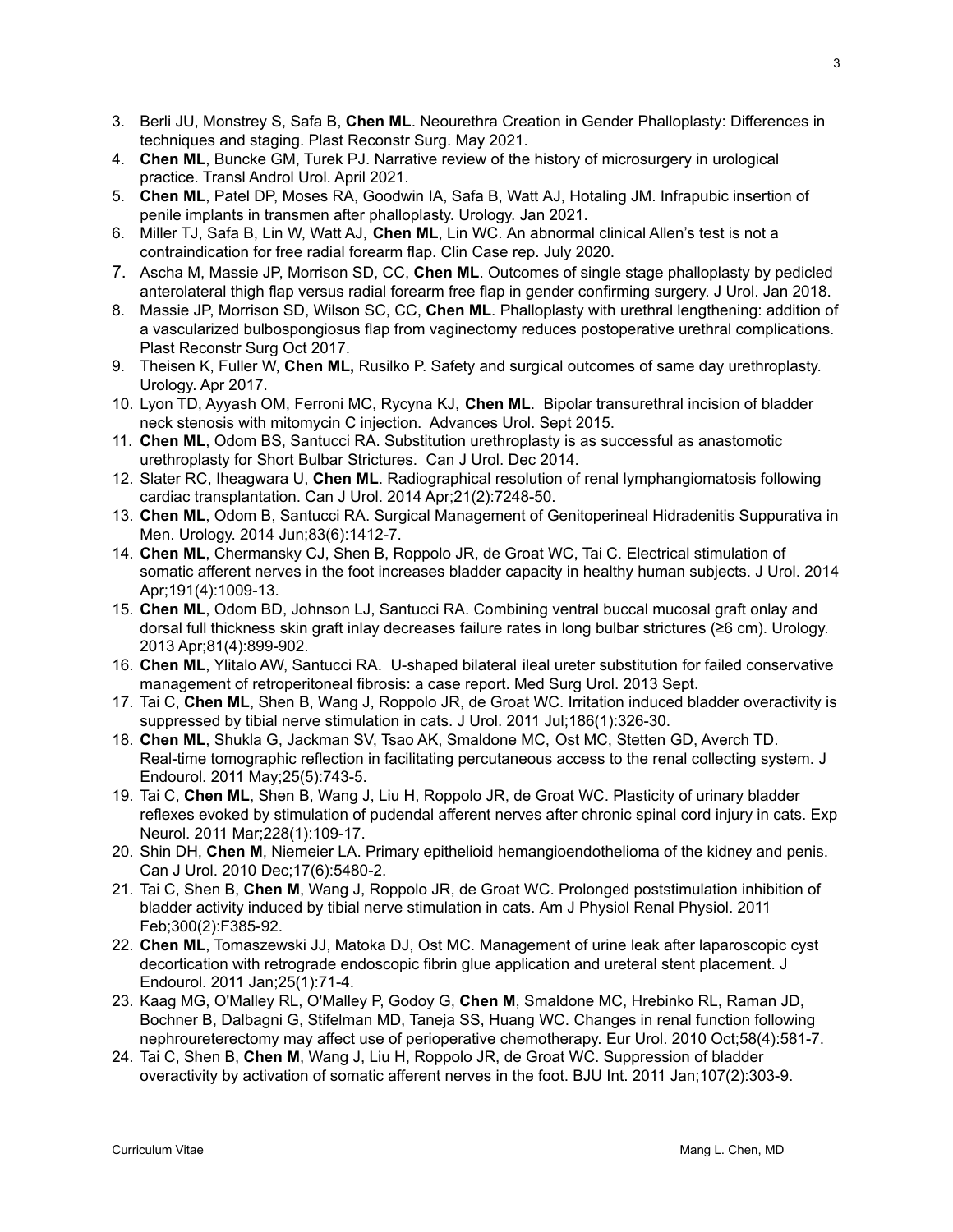- 25. **Chen ML**, Shen B, Wang J, Liu H, Roppolo JR, de Groat WC, Tai C. Influence of [naloxone](http://www.ncbi.nlm.nih.gov/pubmed/20382144) on inhibitory [pudendal-to-bladder](http://www.ncbi.nlm.nih.gov/pubmed/20382144) reflex in cats. Exp Neurol. 2010 Jul;224(1):282-91
- 26. [Smaldone](http://www.ncbi.nlm.nih.gov/pubmed?term=Smaldone%20MC%5BAuthor%5D&cauthor=true&cauthor_uid=19002101) MC, **[Chen](http://www.ncbi.nlm.nih.gov/pubmed?term=Chen%20ML%5BAuthor%5D&cauthor=true&cauthor_uid=19002101) ML**, [Chancellor](http://www.ncbi.nlm.nih.gov/pubmed?term=Chancellor%20MB%5BAuthor%5D&cauthor=true&cauthor_uid=19002101) MB. Stem cell therapy for urethral sphincter regeneration. [Minerva](http://www.ncbi.nlm.nih.gov/pubmed/?term=4.%09Smaldone+MC%2C+Chen+ML%2C+Chancellor+MB.++Stem+Cell+Therapy+for+Urethral+Sphincter+Regeneration.++Minerva+Urol+Nephrol+2008.) Urol Nefrol. 2009 Mar;61(1):27-40.
- 27. Pennathur A, Luketich JD, Heron DE, Abbas G, Burton S, **Chen M**, Gooding WE, Ozhasoglu C, Landreneau RJ, Christie NA. Stereotactic [radiosurgery](http://www.ncbi.nlm.nih.gov/pubmed/19258073) for the treatment of stage I non-small cell lung cancer in high-risk [patients.J](http://www.ncbi.nlm.nih.gov/pubmed/19258073) Thorac Cardiovasc Surg. 2009 Mar;137(3):597-604.
- 28. Pennathur A, Luketich JD, Abbas G, **Chen M**, Fernando HC, Gooding WE, Schuchert MJ, Gilbert S, Christie NA, Landreneau RJ. [Radiofrequency](http://www.ncbi.nlm.nih.gov/pubmed/17903496) ablation for the treatment of stage I non-small cell lung cancer in high-risk [patients.](http://www.ncbi.nlm.nih.gov/pubmed/17903496) J Thorac Cardiovasc Surg. 2007 Oct;134(4):857-64.

#### **Invited Reviews, Book Chapters and Books**

- 1. **Chen ML**, Safa B. Single Stage Phalloplasty. Urologic Clinics: Considerations on Gender Affirming Surgery. Nov 2019. **Book Chapter**.
- 2. **Chen ML**, Reyblat P, Poh MM, Chi AC. Overview of surgical techniques in gender-affirming genital surgery. Translational Andrology and Urology: Reconstructive Surgical Principles in Transgender Surgery. Jun 2019. **Review**.
- 3. Massie JP, Morrison SM, CNC, **Chen ML**. Transgender Surgery: Female to Male. In: Ashley SW, ed. Surgery [online]. Toronto: Decker; Jan 2019. DOI: 10.2310/7800.10047. **Book Chapter.**
- 4. Morrison S, **Chen ML**, CC. An overview of female-to-male gender-confirming surgery. Nature Reviews Urology. 2017. **Review.**
- 5. Santucci RA, **Chen ML**. Upper urinary tract trauma. Campbells Urology 2016. **Book Chapter.**
- 6. **Chen ML**, Correa A, Santucci RA. Urethral Strictures and Stenoses caused by Prostate Therapy. World Journal of Clinical Urology. 2016. **Review**.
- **7. Chen ML**, Santucci RA. Acquired Buried Penis. AUA Update 2015. Lesson 2, Volume 34.
- 8. Santucci RA, **Chen ML**. The Buried Penis in Adults. Advanced Male Urethral and Genital Reconstructive Surgery. Humana Press. 2014. **Book Chapter**.
- 9. Santucci RA, **Chen ML**. Ureteral Trauma. Ureters: Anatomy, Physiology, and Disorders. Nova Publications. 2013. **Book Chapter**.
- **10. Chen ML**, Santucci RA. The Role of Urethrotomy and other Minimally Invasive Interventions in Urethral Stricture Disease. Atlas of Urethroplasty. Jaypee Brothers Medical Publishing. 2013. **Book Chapter.**
- 11. Santucci RA, **Chen ML.** Evaluation and Treatment of Female Urethral Strictures. Current Bladder Dysfunction Reports. Springer Publications. 2013. **Book Chapter**.
- **12.** Santucci RA, **Chen ML** (eds): Ureters: Anatomy, Physiology, and Disorders. Co-Editor. Nova Publications. 2013. **Book**.
- 13. Santucci RA, **Chen ML**. Management of Urethral Strictures in Men. Urological Men's Health: Guide for Urologists and Primary Care Physicians. Humana press. 2012. **Book Chapter**.
- 14. Santucci RA, **Chen ML**. Penile Trauma. Penile Reconstructive Surgery. 2012. **Book Chapter**.
- 15. **Chen M**, Pennathur A, Luketich JD. Role of [photodynamic](http://www.ncbi.nlm.nih.gov/pubmed/16788924) therapy in unresectable esophageal and lung [cancer.](http://www.ncbi.nlm.nih.gov/pubmed/16788924) Lasers Surg Med. 2006 Jun;38(5):396-402. **Review**.

# **Published Abstracts**

- 1. Patel D, Moses R, Watt AJ, Safa B, Lin W, Goodwin I, Hotaling J, **Chen ML.** Surgical Outcomes of Infrapubic Insertion of the Inflatable Penile Prosthesis in Transmen after Phalloplasty. Podium Presentation. WSAUA, Indian Wells, 2021.
- 2. **Chen ML,** Figler BD. Metoidioplasty with Labia Minora Ring Flap Urethroplasty: Technique and Outcomes. Podium Presentation. WSAUA, Indian Wells, 2021.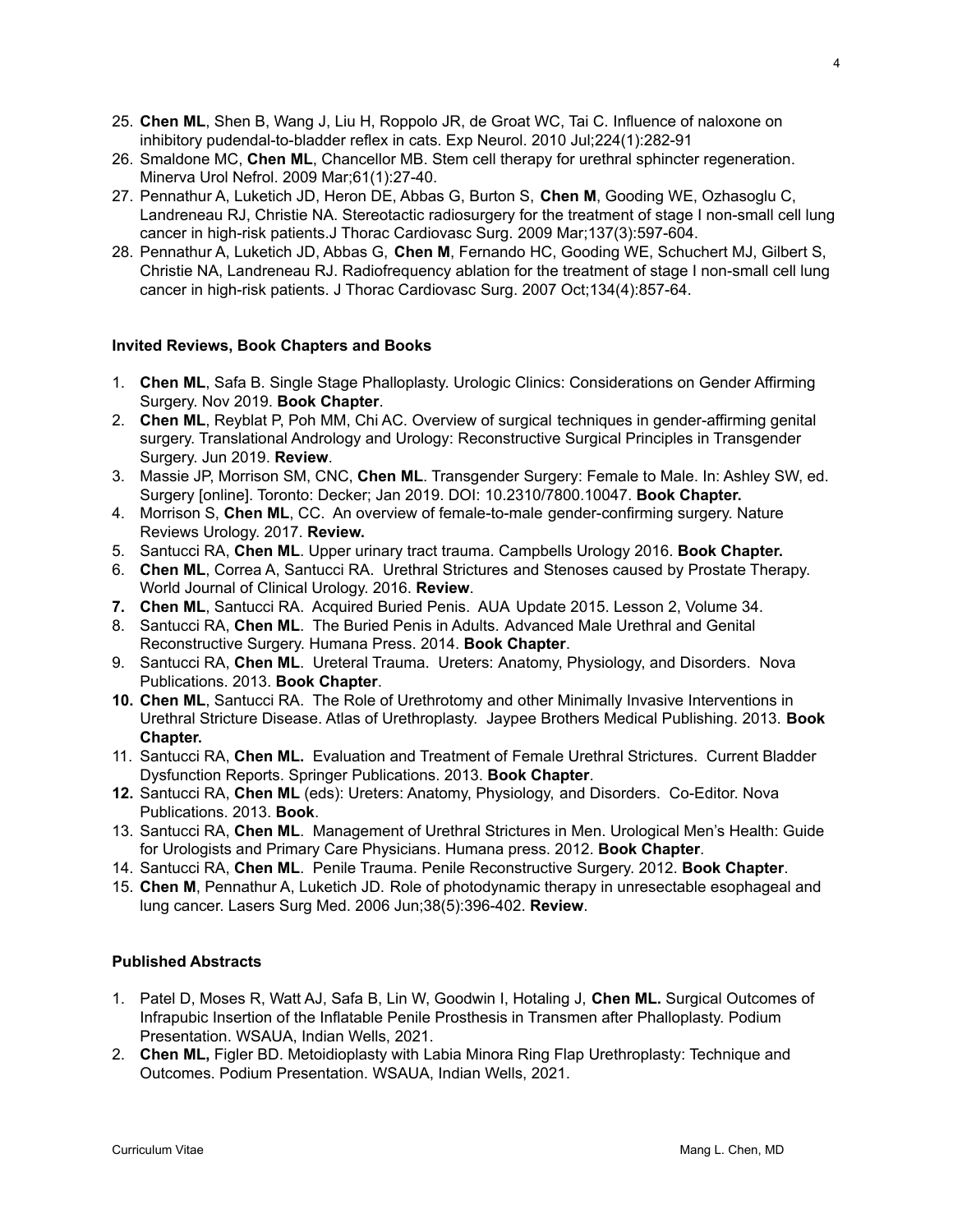- 3. **Chen ML**, Kavanagh A, Figler BD. Labia Minora Ring Flap Pars Fixa Urethroplasty and Perineal Masculinization During Single Stage Phalloplasty. **Video**. AUA, Virtual Conference, 2021.
- 4. **Chen ML,** Chi A, Figler B, Moses R, Safa B, Watt AJ. Surgical outcomes of urethral revision surgery after gender affirming, single stage radial forearm phalloplasty. **Podium Presentation**. AUA Virtual Conference 2021.
- 5. **Chen ML.** Phalloplasty: Complications, Controversies, Considerations. **Video**. WPATH, Virtual Conference 2020. Surgeon's section.
- 6. **Chen ML**, Kavanagh A, Figler BD. Labia Minora Ring Flap Pars Fixa Urethroplasty and Perineal Masculinization During Single Stage Phalloplasty. **Video**. WSAUA, Virtual Conference, 2020.
- 7. Moses RA, Swanton AR, **Chen ML.** Autologous Dermal Fat Graft Augmentation Glansplasty for Management of Transmasculine Neo-glans Atrophy following Penile Prosthesis Placement. NEAUA, Virtual conference, 2020.
- 8. **Chen ML**, Lin W, Buntic R, Watt AJ, Safa B. Techniques that Reduce Pars Fixa and Pars Pendulans urethral anastomotic complications during Radial Forearm Free Flap Phalloplasty. **Podium presentation**. AUA May 2020 Virtual Conference, Washington DC. (Conference Canceled COVID-19).
- 9. Miller TJ, **Chen ML**, Watt AJ, Lin WC, Safa B. Furosemide Use in the Postoperative Period Correlates with Decreased Urinary Complications after Transgender Free Radial Forearm Phalloplasty. ASRM (American Society Reconstructive Microsurgery), Ft Lauderdale, FL. Jan 2020.
- 10. **Chen ML**. Labia minora ring flap urethroplasty in 60 metoidioplasty patients: technique and outcomes. WSAUA, Monterey, CA. Nov 2019.
- 11. **Chen ML,** Lin W, Buntic R, Watt AJ, Safa B. Strategies to Reduce Pars Fixa and Pars Pendulans urethral anastomotic complications during Radial Forearm Free Flap Phalloplasty with full length urethroplasty. WSAUA, Monterey, CA. Nov 2019. 2<sup>nd</sup> place poster presentation.
- 12. **Chen ML**. Neoscrotal testicular implant insertion in 48 transmasculine individuals after phalloplasty and scrotoplasty. WSAUA, Monterey, CA. Nov 2019.
- 13. **Chen ML**. Labia majora flap scrotoplasty and perineal reconstruction in phalloplasty patients: technique and outcomes. WSAUA, Monterey, CA. Nov 2019.
- 14. Miller TJ, Lin WC, Buntic RF, Safa B, Watt AJ**, Chen ML**. Labia Majora Flap Scrotoplasty and Perineal Reconstruction in Phalloplasty Patients: Technique and Outcomes. Sept 2019. American Society of Plastic Surgery, San Diego. Sept 2019.
- 15. Miller TJ, Lin WC, **Chen ML**, Buntic RF, Safa B, Watt AJ**.** A Pro A Prospective Analysis of 41 Consecutive Radial Forearm Free Flap Phalloplasty Reconstructions for Gender Affirmation with Zero Incidence of Flap Loss. National Transgender Health Summit UCSF. April 2019.
- 16. **Chen ML**, Lin W, Watt AJ, Safa B. Local flap coverage of the pars fixa and pars pendulans urethroplasty during single-stage radial forearm phalloplasty decreases urethral complication rates. Poster presentation. WPATH Buenes Aires, Argentina Nov 2018.
- 17. **Chen ML**, Xu K, Lin WC, Buntic RF, Watt AJ, Safa B. Local flap coverage of the full-length urethroplasty during single staged radial forearm free flap phalloplasty in transmen decreases urethral complication rates. Poster presentation. WSAUA Maui, HI. Oct 2018.
- 18. Vollstedt A, **Chen ML**. Infrapubic penile prosthesis insertion after phalloplasty in transmen. Podium Presentation. SMSNA Nov 2016.
- 19. **Chen ML**. Vaginectomy in transmen at time of radial forearm free flap phalloplasty decreases the risk of urethral complications. Poster. Western Section AUA Kuaia Oct 2016.
- 20. **Chen ML**. Scrotal Tissue Expansion. Poster. Western Section AUA Kuaia Oct 2016.
- 21. **Chen ML**. Urethral strictures and fistulas after phalloplasty in a series of 150 transsexual men. Oral Presentation. WPATH, Amsterdam, Netherlands. June 2016.
- 22. Reese J, Theisen K, **Chen ML**. Factors Affecting Feasibility of Same Day Anterior Urethroplasty. **Podium presentation**. AUA, San Diego, CA. May 2016.
- 23. **Chen ML**. Urethral strictures and fistulas after phalloplasty in a series of 133 transsexual men. **Podium presentation**. AUA, San Diego, CA. May 2016.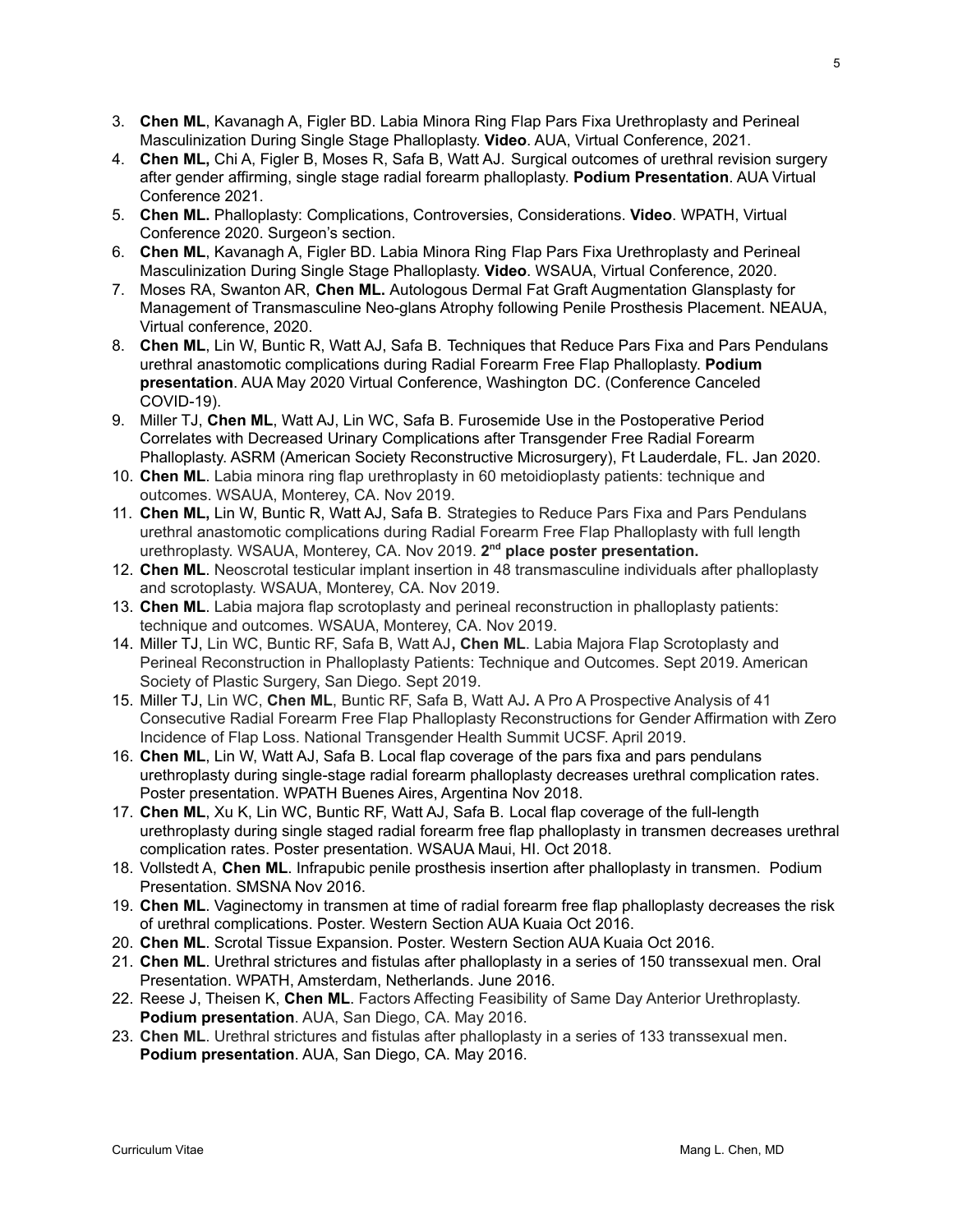- 24. Safa B, **Chen ML**, Watt AJ. A Single Institution Experience with 160 Consecutive Free-Flap and Pedicled Phalloplasties. American Society for Reconstructive Microsurgery. Jan 2016. **Award outstanding paper, abstract presentation**.
- 25. Chermansky C, **Chen ML**, Shen B, Roppolo J, de Groat W, Erickson J, Tai C. Electrical stimulation of somatic afferent nerves in the foot improves overactive bladder symptoms. ICS Montreal 2015.
- 26. Lyon T, Rycyna K, Ferroni M, **Chen ML**. Bipolar Incision of Bladder Neck Contracture with Intralesional Injection of Mitomycin C: A Single Institution Experience. AUA National, New Orleans, LA. May 2015.
- 27. Dudley A, **Chen ML**. Urethroscopy with a rigid ureteroscope facilitates urethroplasty. Northeast section AUA. Amelia Island, FL. Nov 2014.
- 28. **Chen ML**, Tai C. FootStim for OAB. In Cube Labs presentation. San Jose, CA. April 2014.
- 29. **Chen ML,** Chermanski C**,** Tai C**.** Foot neuromodulation increases bladder capacity in healthy adults. Podium. SUFU Miami, FL. Feb 2014.
- 30. **Chen ML**, Tai C. FootStim Poster presentation at PABio Life Sciences Future. Philadelphia, PA. November 2013.
- 31. **Chen ML,** Tai C. FootStim Poster presentation Science 2013 Technology Showcase. Pittsburgh, PA. October 2013.
- 32. **Chen ML**, Tai C. Foot neuromodulation increases bladder capacity in healthy adults. SIU Vancouver, BC. September 2013.
- 33. **Chen ML,** Casella DP, Santucci RA. Surgical Management of Genitoperineal Hidradenitis Suppurativa in Men. Moderated poster session. AUA San Diego, CA. May 2013.
- 34. **Chen ML.** Urethroplasty. Discovery Channel CME. Pittsburgh, PA. January 2013.
- 35. **Chen ML**, Tai C. Treating the overactive bladder with a shoe stimulator. Coulter Elevator Pitch. Pittsburgh, PA. December 2012.
- 36. Ylitalo A, **Chen ML**, Santucci RA. U-shaped bilateral ileal ureter interposition for failed conservative management of retroperitoneal fibrosis: a case report. Chicago, IL. October 2012.
- 37. Johnson LJ, **Chen ML**, Odom BD, Santucci RA. Double-sided Grafting does not Decrease Failure Rates in Long Bulbar Urethral Strictures. Michigan Urologic Society Residents' Day, resident research presentation. Livonia, MI. May 2012.
- 38. **Chen ML,** Tai C. Foot Neuromodulation for treatment of overactive bladder. Three Rivers Venture Fair. Pittsburgh, PA. April 2012. Awarded \$2500 by U of Pitt.
- 39. Tai C, **Chen ML**, Shen B, Wang J, Roppolo JR, deGroat WC. Irritation Induced Bladder Overactivity Suppressed by Tibial Nerve Stimulation in Cats. Moderated poster presentation. AUA Washington, DC. May 2011.
- 40. **Chen ML,** Tai C, Shen B, Wang J, Liu H, Roppolo JR, deGroat WC. Prolonged Post-Stimulation Inhibition of Bladder Activity Induced by Tibial Nerve Stimulation in Cats. **Podium presentation**. Northeast Section of the AUA, Pittsburgh, PA. October 2010.
- 41. **Chen ML**, Shen B, Wang J, Liu H, Roppolo JR, de Groat WC, Tai C. Influence of Naloxone on the Inhibitory Pudental-to-Bladder Reflex in Cats. Moderated poster presentation. AUA San Francisco, CA. May 2010.
- 42. **Chen ML**, Shen B, Wang J, Liu H, Roppolo JR, de Groat WC, Tai C. Bladder Overactivity Suppressed by Electrical Stimulation of the Foot. Moderated poster presentation. AUA San Francisco, CA. May 2010.
- 43. **Chen ML**, Shen B, Wang J, Liu H, Roppolo JR, de Groat WC, Tai C. Influence of Naloxone on frequency dependent pudendal-to-bladder reflex in normal cats. **Podium presentation**. Northeast Section of the AUA, Montreal, Canada. October 2009.
- 44. **Chen ML,** Shukla G, Jackman SV, Tsao AK, Smaldone MC, Ost MC, Stetten GW, Averch TD. Real-Time Tomographic Reflection in Facilitating Percutaneous Access to the Renal Collecting System. World Congress of Endourology, Shanghai, China. December 2008. Poster presentation. AUA, Chicago, IL. April 2009.
- 45. **Chen ML**, Carty SE, McKoy KL, Yim JH, Ogilvie JB. Successful Parathyroid Exploration Prevents Future Episodes of Pancreatitis. Poster presentation. Research Day, University of Pittsburgh, Department of Surgery. Pittsburgh, PA. May 2007.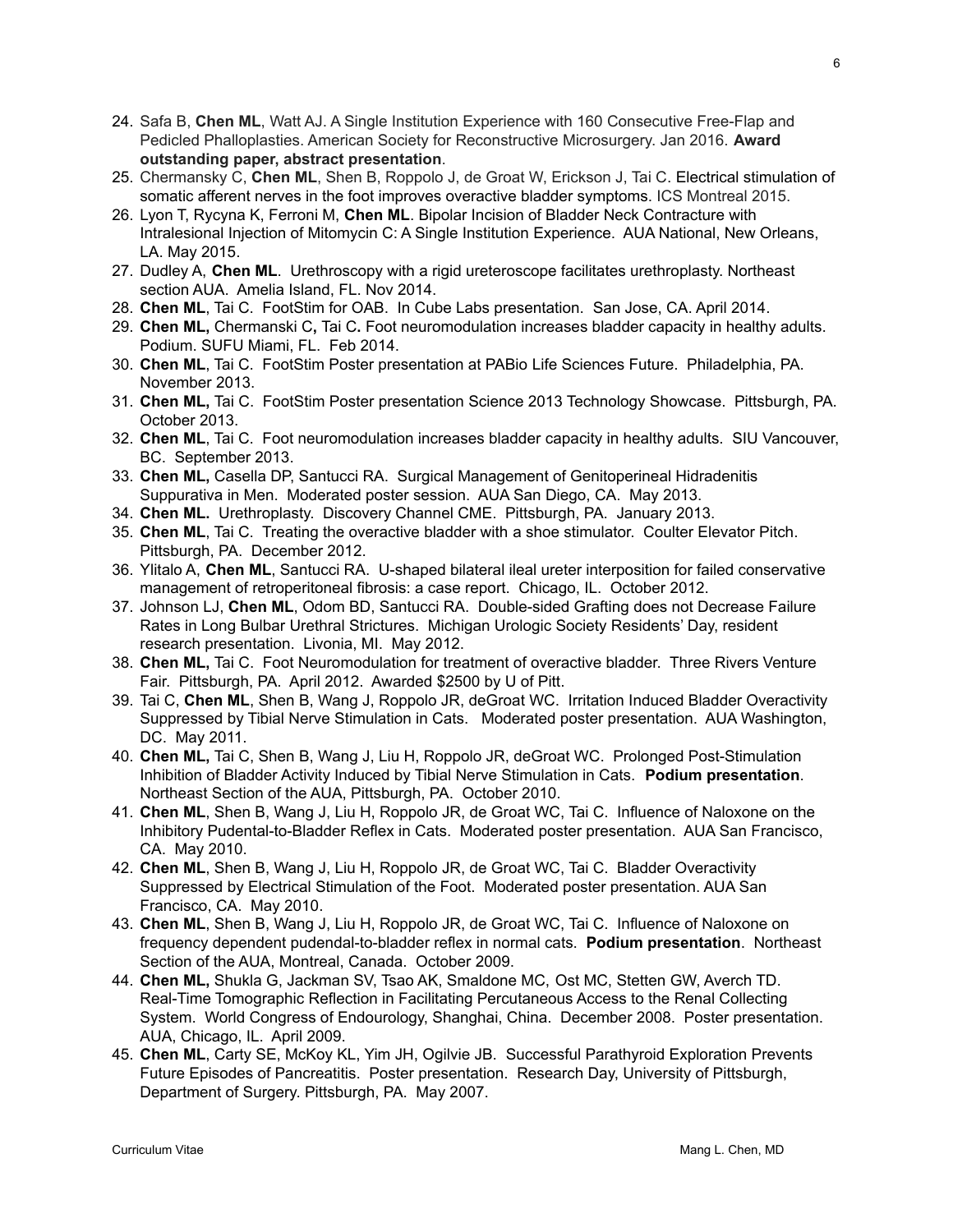46. **Chen ML,** Pennathur A, Abbas G, Landrenaue RJ, Luketich JD. Radiofrequency Ablation in Stage I Non-Small Cell Lung Carcinoma: an Analysis of 19 Patients. Poster presentation. Research Day, University of Pittsburgh, Department of Surgery. Pittsburgh, PA. May 2006.

# **Other Publications**

- 1. **Chen ML** and Safa B. UroToday. **Single Stage [Phalloplasty](https://www.urotoday.com/recent-abstracts/pelvic-health-reconstruction/gu-trauma-reconstruction/117898-single-stage-phalloplasty-beyond-the-abstract.html) - Beyond the Abstract**
- 2. **Chen ML** and Santucci RA. Urethral Strictures in Men [Internet]. Reconstructive Urology 2011. Nov 20. Available from: http://reconstructiveurology.wordpress.com/article/urethral-strictures-in-men.
- 3. **Chen ML** and Santucci RA. Buried Penis in Adults [Internet]. Reconstructive Urology 2011. Nov 21. Available from: http://reconstructiveurology.wordpress.com/article/buried-penis-in-adults
- 4. **Chen ML** and Santucci RA. Urethral Strictures in Women [Internet]. Available from: http://reconstructiveurology.wordpress.com/article/urethral-strictures-in-women
- 5. **Chen ML**. Ureteral Strictures [Internet]. Available from[:](http://reconstructiveurology.wordpress.com/article/ureteral-strictures/) http://reconstructiveurology.wordpress.com/article/ureteral-strictures
- 6. **Chen ML** and Santucci RA. Buried Penis. http://en.wikipedia.org/wiki/Buried\_Penis
- 7. Kulkarni SB and **Chen ML**. Pan-Urethral One-Sided Urethroplasty. http://strictureurethra.wordpress.com/article/pan-urethral-one-sided-urethroplasty
- 8. Kulkarni SB and **Chen ML**. Anastomotic Urethroplasty for Posterior Urethral Trauma. http://strictureurethra.wordpress.com/article/anastomotic-urethroplasty-for-posterior-urethral-trauma
- 9. Kulkarni SB and **Chen ML.** History of Urethroplasty. http://strictureurethra.wordpress.com/article/history-of-urethroplasty
- 10. Kulkarni SB and **Chen ML**. Complex Strictures. http://strictureurethra.wordpress.com/article/complex-strictures
- 11. Kulkarni SB, Joshi P, and **Chen ML**. Posterior Urethral Surgery Leads to Urethral Strictures in Predictable Locations. http://strictureurethra.wordpress.com/article/posterior-urethral-surgery-leads-to-predictable-urethral-st
- ricture-locations 12. **Chen ML** and Kulkarni SB. Bulbar Urethral Necrosis.
	- http://en.wikipedia.org/wiki/Bulbar\_urethral\_necrosis
- 13. Santucci RA and **Chen ML**. Kidney (Renal) Trauma (Urology from A-Z series). AUA Foundation Website. Updated 3/2012. http://www.urologyhealth.org/urology/index.cfm?article=61
- 14. Paper featured, MDLinx, Combining ventral buccal mucosal graft onlay and dorsal full thickness skin graft inlay decreases failure rates in long bulbar strictures (≥6 cm); http://www.mdlinx.com/urology/news-article.cfm/4479263
- 15. Paper featured, Urology Times. Same-Day Outpatient Anterior Urethroplasty Feasible. Urology Times · March 22, 2017.

#### **Website development**

- 1. Editor and creator of G.U. Recon: https.//www.gurecon.com
- 2. Editor and creator of Reconstructive Urology: http://reconstructiveurology.wordpress.com
- 3. Editor and creator of Operative Recipes for Urologists: http://urologicsurgery.wordpress.com
- 4. Editor and creator of Urology Patient Handouts: http://uropatient.wordpress.com
- 5. Editor and co-creator of Stricture Urethra: http://strictureurethra.wordpress.com
- 6. Editor and co-creator of Ward IQ, a course for med students on clinical rotations and interns; http://wardiqhq.wordpress.com
- 7. Editor and creator of UroTube, online video urologic surgery atlas: http://urotube.wordpress.com
- 8. Co-creator of UroPharm, online source for urologic pharmacology: http://uropharm.wordpress.com

 $\mathcal{L}_\mathcal{L}$  , and the contribution of the contribution of the contribution of the contribution of the contribution of the contribution of the contribution of the contribution of the contribution of the contribution of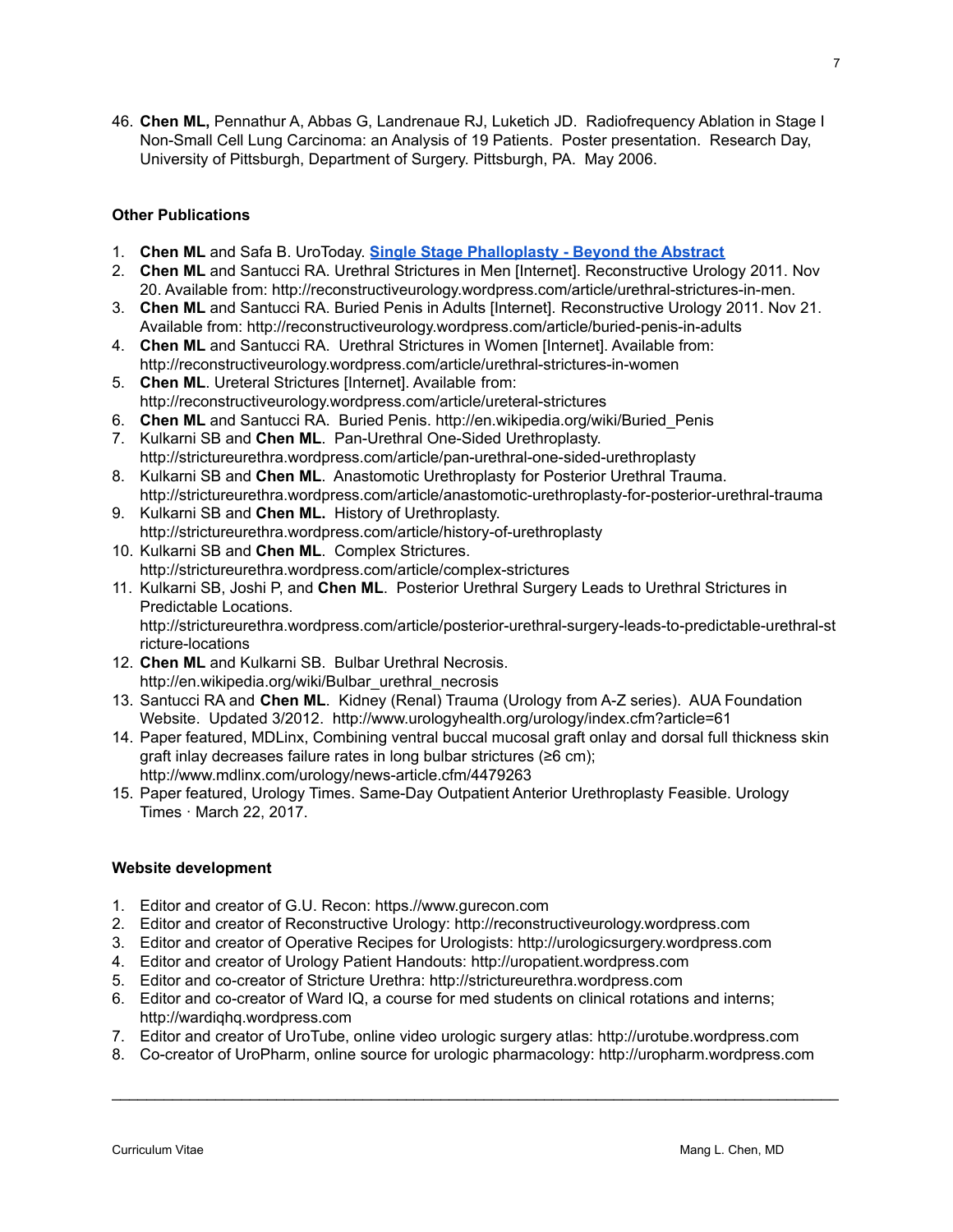#### **PROFESSIONAL ACTIVITIES**

### **UNDERGRADUATE AND MEDICAL STUDENT EDUCATION**

### **Lectures**

- 1. Ward IQ Lecture: Instructional course for MSUCOM and Wayne State medical students and interested in mastering their clinical rotations. Detroit, MI. 2012.
- 2. AMSA American Medical Student Association, Professional Networking Night. Berkeley, CA. 2017 Current.
- 3. AMSA Pre-Health Conference. Professional Panel. Berkeley, CA. Feb 2018.

### **Small group teaching**

- 1. OSCE Pittmed 2nd year medical student physical exam instruction for the male genitals. *Taught 30+ medical students the male GU physical exam; 90 minutes x 3 sessions.* 2008.
- 2. Pelvic anatomy cadaver dissection course for 4th year University of Pittsburgh medical students interested in surgery. *Taught 10 medical students pelvic anatomy.* 2012 – 2015.
- 3. MS3 and MS4 clinical education: twice per week exposure during a one month clinical clerkship. *MS3 and MS4 spend entire work day (8-12 hours) in the operating room; shadowing and hands-on operative/clinical experience.* 2013 – 2015.

### **Surgical skills lab**

MS1 suture lab education: annual instruction on basic suturing and knot tying. Two hour anatomy lab session. 2012 – 2015.

#### **Precepting**

- 1. MS1 and MS2 Clinical education: Weekly afternoon Urology clinical clerkship. MS1 and MS2 rotate once a week in clinic for 3-4 hrs; shadowing and preceptorship experience. 2013 – 2015.
- 2. UC Berkeley college students: shadowing experience. 2015 Current.
- 3. Other college and health care professional students: shadowing experience. 2018 Current.
- 4. PA Student clinical hours

#### **Advising/mentoring**

- 1. Faculty scheduling and pre-residency advisor for medical students interested in Urology, University of Pittsburgh School of Medicine. 2012 – 2015.
- 2. Created the Urology Interest Group at University of Pittsburgh School of Medicine; bimonthly meetings with interested medical students. 2014 – 2015.
- 3. UC Berkeley AMSA advisor for undergraduates interested in medicine. 2017 Current.

# **RESIDENT AND FELLOW EDUCATION**

#### **Lectures**

- 1. Guest Speaker. Philadelphia Urological Society 2021 Hot Topics Program. Overview of Phalloplasty in Transmen. Philadelphia, PA. 10/25/2021.
- 2. Visiting Professor. Grand Rounds The Ohio State University Urology. Urethral & Scrotal Reconstruction during Index Metoidioplasty and Phalloplasty. Columbus, OH. 6/10/2021.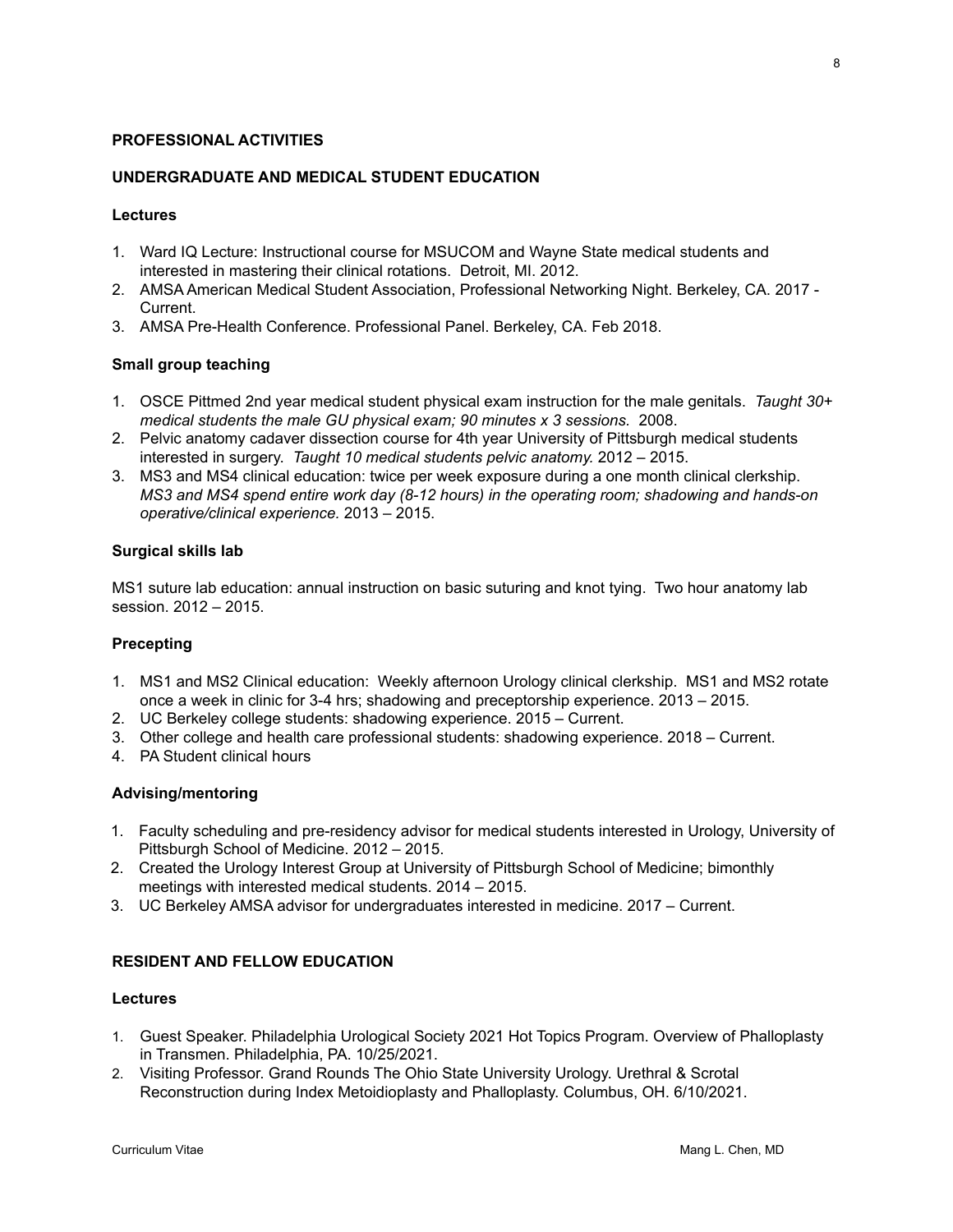- 3. Visiting Professor. Grand Rounds USC Urology. Metoidioplasty. Los Angeles, CA. 5/8/2021.
- 4. Invited lecturer. Preeti A to Z Urethroplasty Webinar. Metoidioplasty. 6/20/2020.
- 5. Invited lecturer. Case Western University Recon Lecture series. Urethral Complications after Masculinizing Genitoplasty. 4/30/2020.
	- GU Recon Lecture Series: Urethral [Complications](https://www.youtube.com/watch?v=vRKX3lCDI9g&t=147s) after Masculinizing Genitoplasty by Dr. Mang...
- 6. Invited lecturer. Complications of Penile implants after Phalloplasty. American Society of Reconstructive Microsurgery. Fort Lauderdale, FL 1/14/2020.
- 7. Visiting Professor, Phalloplasty. Chang Gung University, Linkou, Taiwan. Performed first single stage radial forearm phalloplasty, vaginectomy, urethroplasty, scrotoplasty, perineal reconstruction in Taiwan. 7/29 - 7/31/2019.
- 8. Invited lecturer/Panelist. Gender-Affirming Genital Surgery: Session III Metoidioplasty. AUA 2019. Chicago, IL. 5/2/2019
- 9. Invited lecturer/Panelist. Gender-Affirming Genital Surgery: Session IV Phalloplasty. AUA 2019. Chicago, IL. 5/2/2019
- 10. Invited lecturer/Panelist. Gender-Affirming Genital Surgery: Session V Secondary Procedures after Phalloplasty. AUA 2019. Chicago, IL. 5/2/2019
- 11. Invited lecturer/Panelest: UCSF National Transgender Health Summit. Metoidioplasty vs Staged Phalloplasty. Oakland, CA 4/10/2019.
- 12. Invited lecturer. UCSF National Transgender Health Summit. Metoidioplasty: Single Stage Approach. Oakland, CA. 11/10/2017.
- 13. Invited lecturer. UCSF National Transgender Health Summit. Phalloplasty: Single Stage Approach. Oakland, CA. 11/10/2017.
- 14. Invited lecturer. VA Transgender Symposium. Metoidioplasty and Phalloplasty. San Francisco, CA. 11/7/2017.
- 15. Invited lecturer. Phalloplasty for gender dysphoria. ACOS Mid-Year Meeting AUA 2016. San Diego. 5/7/2016.
- 16. Invited lecturer, UPMC Mercy General Surgery Grand Rounds. Management of Urethral Trauma. Pittsburgh. 2/25/2015.
- 17. Invited Lecturer, UPMC Mercy General Surgery Grand Rounds. Urethral trauma. Pittsburgh, PA. 2/24/2015.
- 18. Moderator, Northeast section AUA annual meeting. Trauma, neurourology, incontinence poster session. Amelia Island, FL. November 2014.
- 19. Invited panelist. Management of Urethral Trauma. Northeast Section AUA 2014. Amelia Island, FL. November 2014.
- 20. Resident urologic consultation documentation for PGY1s and PGY2s. Pittsburgh, PA. 6/12/2014. 6 residents.
- 21. Invited lecturer, University teaching hospital. Lower Urinary Tract Trauma. Lusaka, Zambia. 10/8/2013.
- 22. Invited lecturer, University teaching hospital. Current Trends in Urethroplasty. Lusaka, Zambia. 10/7/2013.
- 23. Invited lecturer, University of Pittsburgh General Surgery Grand Rounds. Lower urinary tract trauma. Pittsburgh, PA. 8/2013.
- 24. Invited lecturer, UPMC Urology grand rounds. Urethral Trauma. Pittsburgh, PA. 7/31/2013.
- 25. Invited lecturer, UPMC CME. Urethroplasty. Pittsburgh. 5/2/2013.
- 26. Invited lecturer, University of Pittsburgh Urology Grand Rounds. Current Trends in Urethroplasty. Pittsburgh, PA. 11/28/2012.
- 27. Invited panelist. Management of Lichen Sclerosus in Men. Northeast Section AUA 2012. Niagara, ONT. 9/2012.
- 28. Invited Lecturer, Metro Health Hospital Grand Rounds. "Current Trends in Urethroplasty." Grand Rapids, MI. 6/22/2012.
- 29. Invited Lecturer; Anatomy Instructor: Advanced Urological Surgery Anatomy Course, Michigan State University, College of Osteopathic Medicine (MSUCOM). "Urethroplasty: Anatomy and Surgical Techniques." Detroit, MI. 5/5/2012.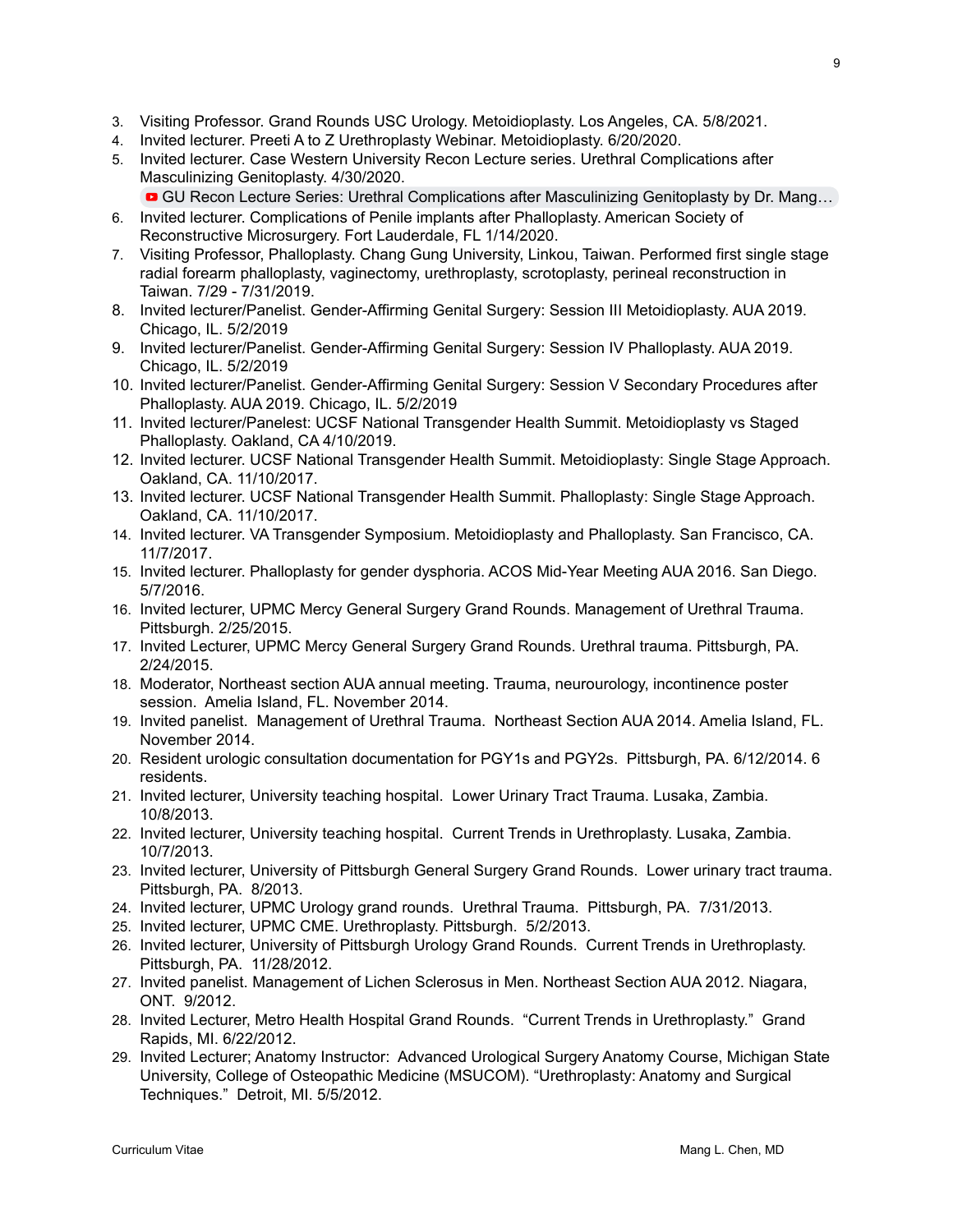# **Precepting**

- 1. Stanford and UCSF Chief resident education: 2-3x per week intraoperative instruction on urethroplasty in during phalloplasty.
- 2. Buncke Clinic Fellow education: 2-3x per week intraoperative instruction on urethroplasty and scrotoplasty in transmen undergoing phalloplasty.

# **ATTENDING SURGEON EDUCATION**

- 1. Visiting surgeons observe penile and testicular implant surgery. 2019 Current.
- 2. Proctor for other surgeons interested in penile and testicular implant surgery. 2019 Current.
- 3. Visiting surgeons observe phalloplasty and metoidioplasty. 2017 Current.
- 4. Invited teaching surgeon, metoidioplasty and phalloplasty. Southern California Kaiser. June 2018.

# **PATIENT & HEALTH CARE PROFESSIONALS EDUCATION**

- 1. Invited lecturer at Gender Health SF. GenitoUrinary surgical Options for transmasculine individuals. San Francisco, CA 9/12/2019.
- 2. Invited lecturer/Panelist. Discussion on Gender Affirmation: Surgery and Beyond. San Francisco, CA 5/31/2019.
- 3. Invited lecturer. Metoidioplasty and Phalloplasty. Chico Trans Conference. Chico, CA. 4/6/2018.
- 4. Invited lecturer. One Medical provider information session. Phalloplasty: PCP Primer. San Francisco, CA. 3/7/2018.
- 5. Invited lecturer. TransCare Lunch meeting. Monthly meeting to discuss trans-care at UC Berkeley. Berkeley, CA. 2/8/2018.
- 6. Invited lecturer, Gender Odyssey. Bottom surgery for transmen. Seattle, WA. 8/6/2016.
- 7. Invited lecturer, Gender Spectrum. Metoidioplasty and Phalloplasty. Moraga, CA. 8/9-8/10/2016.
- 8. Invited lecturer, CPMC Davies campus Nursing Introduction. Bottom surgery for transmen. San Francisco, CA. 11/18/2015.
- 9. Invited lecturer, Your True Gender Conference. Surgical management for transmen. San Luis Obispo, CA. 10/10/2015.
- 10. Invited lecturer, Gender Odyssey. Surgical Management for Trans Men. Seattle, WA. 8/22/2015.
- 11. Invited lecturer, U TOO prostate cancer support group. Complications of prostate cancer related therapies. Pittsburgh, PA. 3/19/2014.
- 12. Invited lecturer, Pittsburgh Ostomy Society. Surgical Management of Parastomal Hernias. Pittsburgh, PA. 1/20/2013.

#### **RESEARCH**

- 1. Phalloplasty for transmasculine patients. Co-primary investigator. Oct 2017 Current.
- 2. Metoidioplasty for transmasculine patients. Primary investigator. Oct 2017 Current.
- 3. Penile implantation for transmasculine patients. Primary investigator. Oct 2017 Current.
- 4. Urethral reconstruction for transmasculine patients. Primary investigator. Oct 2017 Current.
- 5. Clinical Advisory Board. Foot neuromodulation. University of Pittsburgh, School of Medicine, Department of Urology. Pittsburgh, PA. Aug 2014 – 2015.
- 6. Co-primary investigator. Foot neuromodulation in the treatment of OAB. University of Pittsburgh, School of Medicine, Department of Urology. Pittsburgh, PA. June 2012 – Aug 2014.
- 7. Co-investigator. Botox trial in idiopathic OAB. Allergan. University of Pittsburgh, School of Medicine, Department of Urology. Pittsburgh, PA. Jan 2013 – Jan 2014.